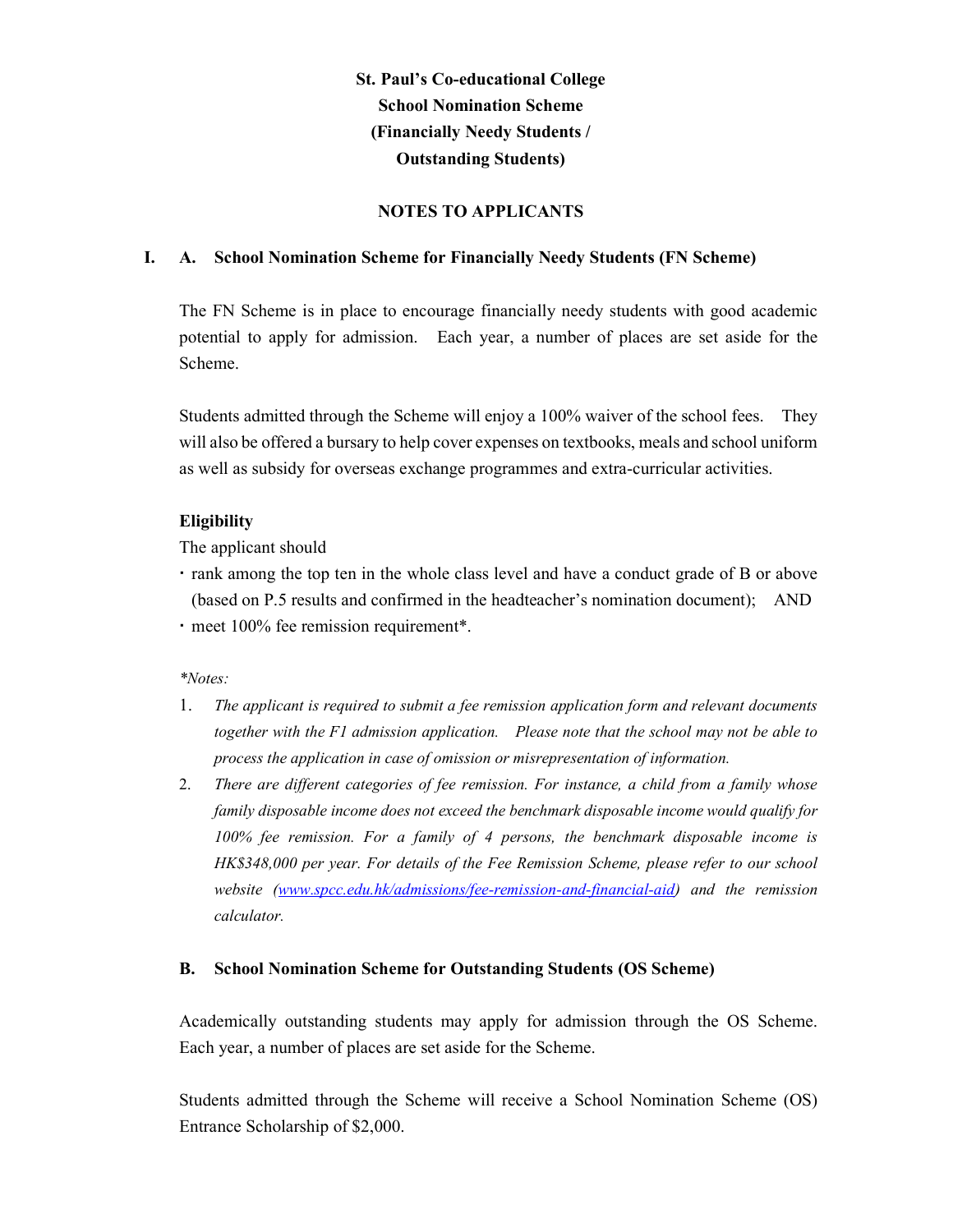### Eligibility

The applicant should rank first in the whole class level and have a conduct grade of B or above (based on P.5 results and confirmed in the headteacher's nomination document). Each school may nominate only one applicant.

### II Nomination

Headteachers of primary schools may nominate eligible students for the School Nomination Scheme (FN/OS) by completing a School Nomination Form and returning TWO copies of the completed form to the College by 4:00 pm, 19 November 2021:

- (1) A scanned copy to be uploaded to the College's eAdmissions system, AND
- (2) the original copy to be returned by post / by hand to St. Paul's Co-educational College, 33 Macdonnell Road, Hong Kong.

Applicants may submit a school-domain email address provided by their headteachers through the eAdmissions system. Uploading instructions will then be emailed to their headteachers.

ALTERNATIVELY, headteachers may give the completed nomination form to the applicant. The applicant may then upload the form through the Applicant Portal and return the original copy by post / by hand to the above address.

### III Selection

A total of around 7% of the F.1 places (about 17 places) would be allocated to the School Nomination Scheme for financially needy students (FN) and outstanding students (OS).

Applicants of the School Nomination Scheme (FN/OS) will be invited to attend an interview on 11 December 2021. Prior consideration will be given to eligible applicants. Applicants who are not offered a place under the Scheme will be considered again with other applicants under General Admissions.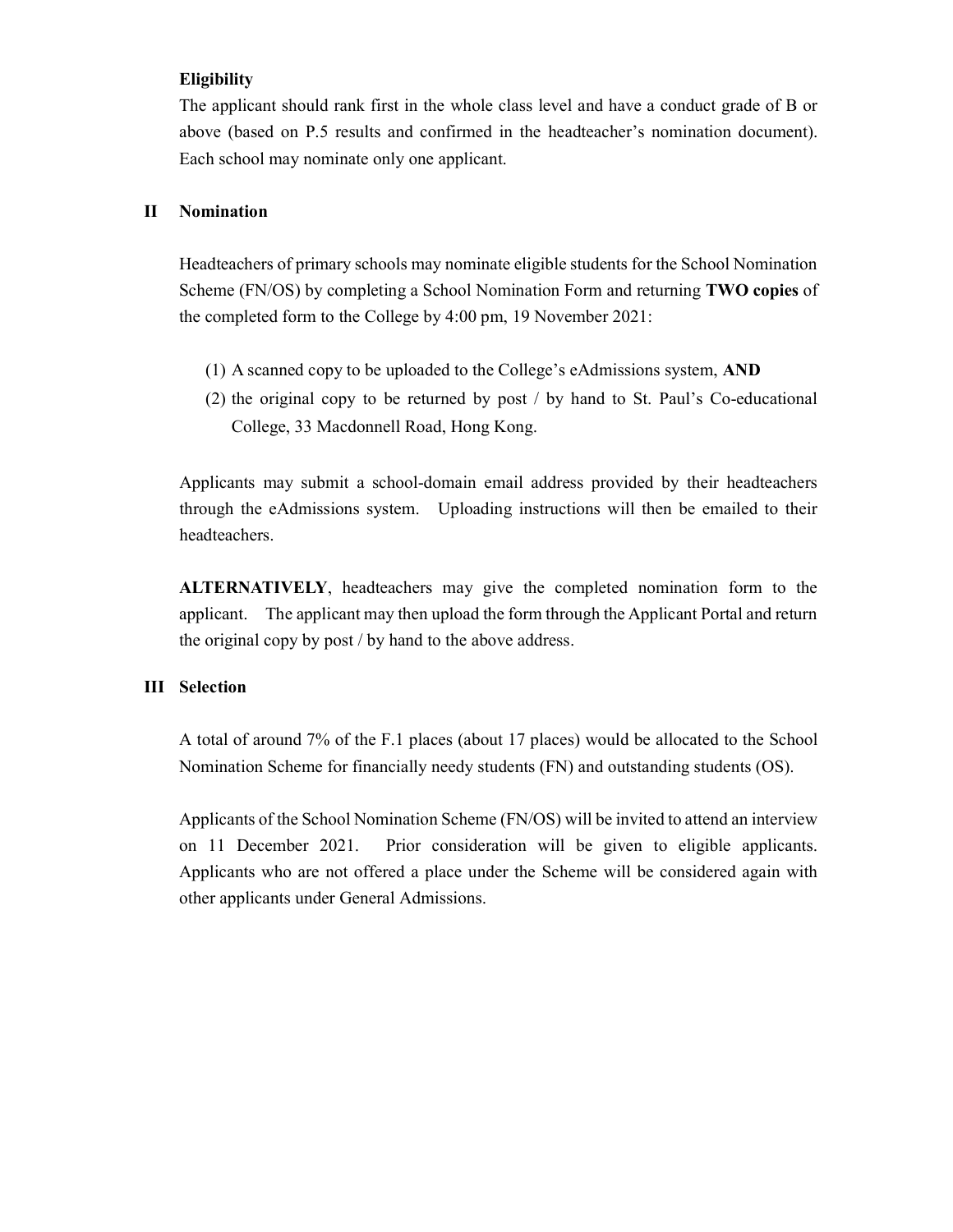### 聖保羅男女中學

#### 學校提名(助學/獎學)計劃

#### 申請須知

### I. A. 學校提名(助學)計劃

學校提名(助學)計劃(下稱「助學計劃」),為品學兼優的學生提供財政 資助,確保具潛質的學生,不受經濟因素影響就學。本校每年撥出一定學額 取錄申請助學計劃的學生。

學生如透過助學計劃獲取錄,便可獲得全年全數學費減免,並可獲發助學舍 資助教科書、午膳、校服的費用、以及津貼參加海外交流及課外活動。

#### 申請資格

- 學生成績為全級首十名以內、操行達乙等或以上(根據小五學年成績,並由 校長提名確認) 及
- 符合本校全數學費減免資格\*。

\*<sup>註</sup>

- 1. 申請學生須於提交入學申請時另行交回已填妥的減免學費申請表及相關文件。 若所提供的資料不足或有失實虛報者,本校可能無法辦理有關入學申請。
- 2. 本校的學費減免計劃設有不同的減免學費類別,若學生的家庭可動用收入 不高於基準可動用收入,便有資格獲全數學費減免。以一個四人家庭為例, <sup>基</sup> <sup>準</sup> <sup>可</sup> <sup>動</sup> <sup>用</sup> <sup>收</sup> <sup>入</sup> <sup>為</sup> 每 <sup>年</sup> <sup>港</sup> <sup>幣</sup> \$348,000 。 <sup>詳</sup> <sup>情</sup> <sup>請</sup> <sup>參</sup> <sup>閱</sup> <sup>本</sup> <sup>校</sup> <sup>網</sup> <sup>頁</sup> (www.spcc.edu.hk/chi/admissions/fee-remission-and-financial-aid) <sup>有</sup> <sup>關</sup> <sup>學</sup> <sup>費</sup> <sup>減</sup> <sup>免</sup> 申請指引及試算表。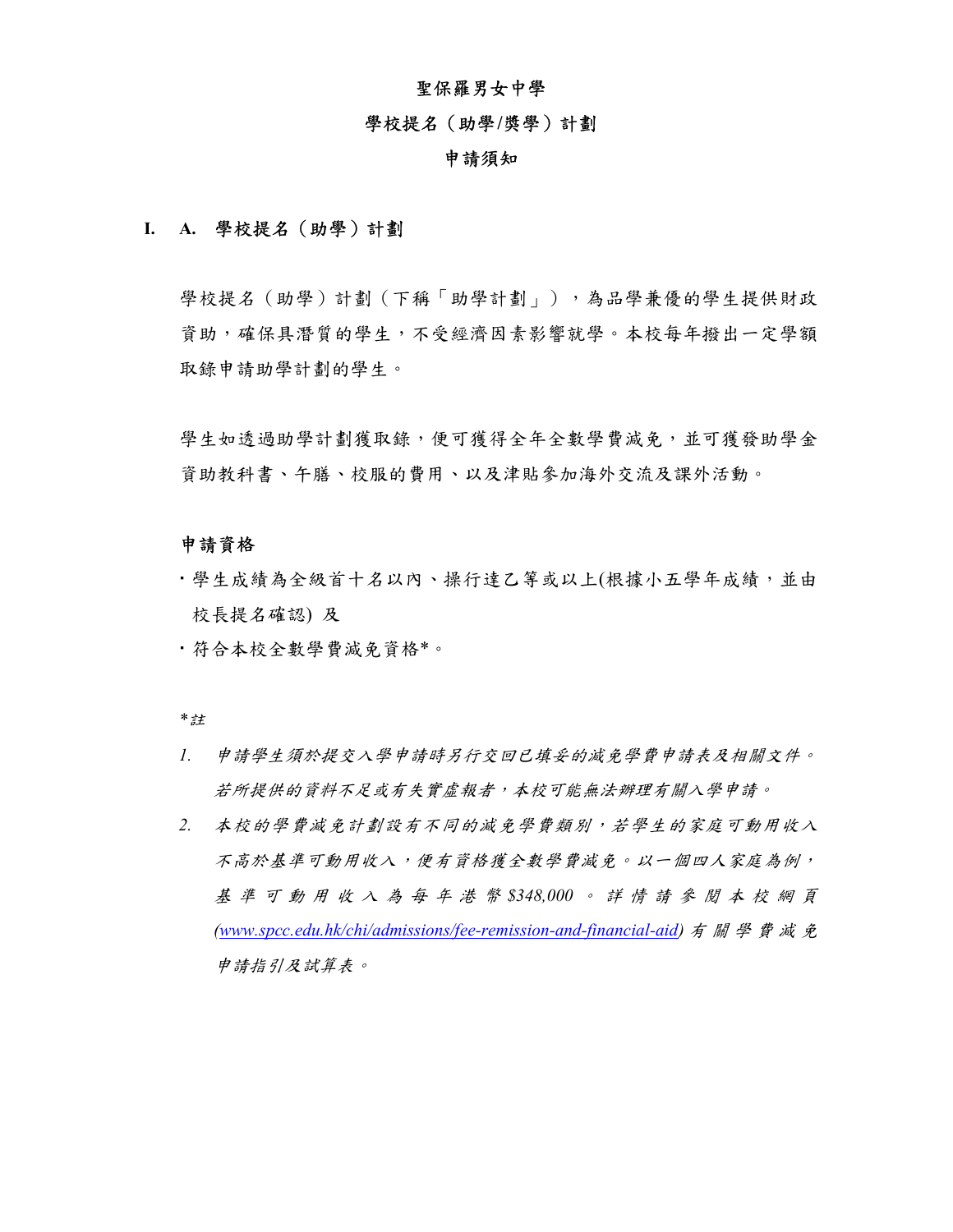### B. 學校提名(獎學)計劃

學術表現卓越的學生可申請學校提名(獎學)計劃(下稱「獎學計劃」)。 本校每年撥出一定學額取錄申請獎學計劃的學生。

學生如透過獎學計劃獲取錄,可獲學校提名計劃入學獎學金,金額為\$2,000。

#### 申請資格

學生成績為全級首名、操行達乙等或以上(根據小五學年成績,並由校長提名 確認)。每所學校只可提名一位同學。

#### II. 提名

小學校長可提名符合資格的學生申請學校提名(助學/獎學)計劃。校長需填妥 學校提名表,並於2021年11月19日下午4時前將填妥的提名表交回本校。

請將已填妥的學校提名表 (1) 上載到本校網上申請系統,並 (2) 將正本郵寄 或送回香港麥當勞道33號聖保羅男女中學。

申請人可於網上申請系統輸入由小學校長提供的學校域名電郵地址。系統會 隨即發送電郵予小學校長說明上載提名表方法。

校長亦可將已填妥的學校提名表交由申請人上載到網上申請系統,並將正本 郵寄或交回上述地址。

#### III. 甄選及取錄

學校提名(助學/獎學)計劃共佔總學額大概百分之七(約 17 名)。

獲提名學生會獲邀參加 2021 年 12 月 11 日的面試,符合資格者會獲優先考慮 取錄。如申請學校提名(助學/獎學)計劃不成功,仍會被納入一般申請考慮。